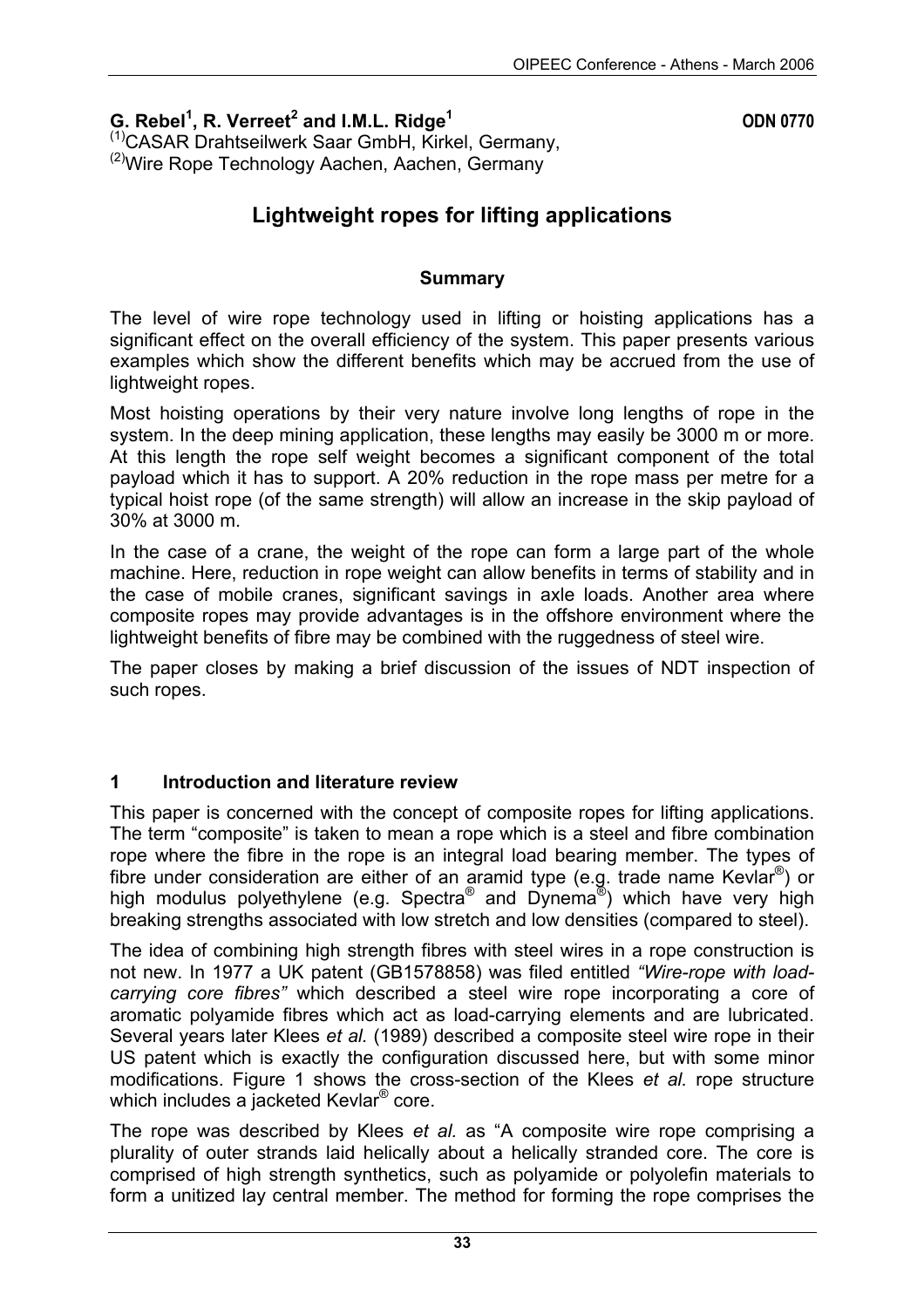steps of twisting high strength synthetic monofilament yarns into core elements to provide a high degree of stability and overall tensile strength. Each such element is helically laid in a single operation to form the finished core. Lubricant may be applied and subsequently a protective jacket of steel, natural or synthetic material may be provided to encapsulate the core and lubricant. The rope structure is completed by helically laying a plurality of outer strands about the core."



**Figure 1:** Composite steel wire rope as proposed by Klees et al. (1989) in their US patent filed in September 1988. 4 - Kevlar<sup>®</sup> core and core elements, 6 - Lang's lay coated fibre core, 9 -Core protective coating, 13 - Steel outer strands.

An extension of the composite rope theme is the tapered mass rope proposed by McKenzie (1990) with the application of deep mine hoisting in mind. The tapered mass rope involves progressively removing steel from the rope to reduce its mass (and breaking strength) while maintaining the overall rope diameter, Figure 2. The motivation for this design is that in deep vertical shafts less rope strength is required at the conveyance than at the head sheave as a result of the suspended rope mass. In theory a rope could be constructed that would have varying metallic cross-section and where the wires in the strands are progressively replaced by polymer fibres or rods. Unfortunately the practical problems of manufacturing such a rope and ensuring its integrity during operation have prevented one ever being manufactured. It would appear that in general a composite rope, like that proposed by Klees et al. and others, is a more realistic solution for a composite rope.

More recently authors such as Dolan (2003) have discussed how high strength carbon fibres can be used to enhance the properties of wire ropes in applications where special mechanical properties are needed that are not provided by steel-only constructions. There is also a substantial body of literature which deals with the application of high strength fibre ropes (i.e. fibre only) in various applications such as elevator systems and offshore mooring. Examples include the book by McKenna *et al.* (2004) which gives a broad description of the design and application of fibre ropes and Olsen and O'Donnell (1999) where the use and magnetic inspection of Kevlar® elevator ropes is described.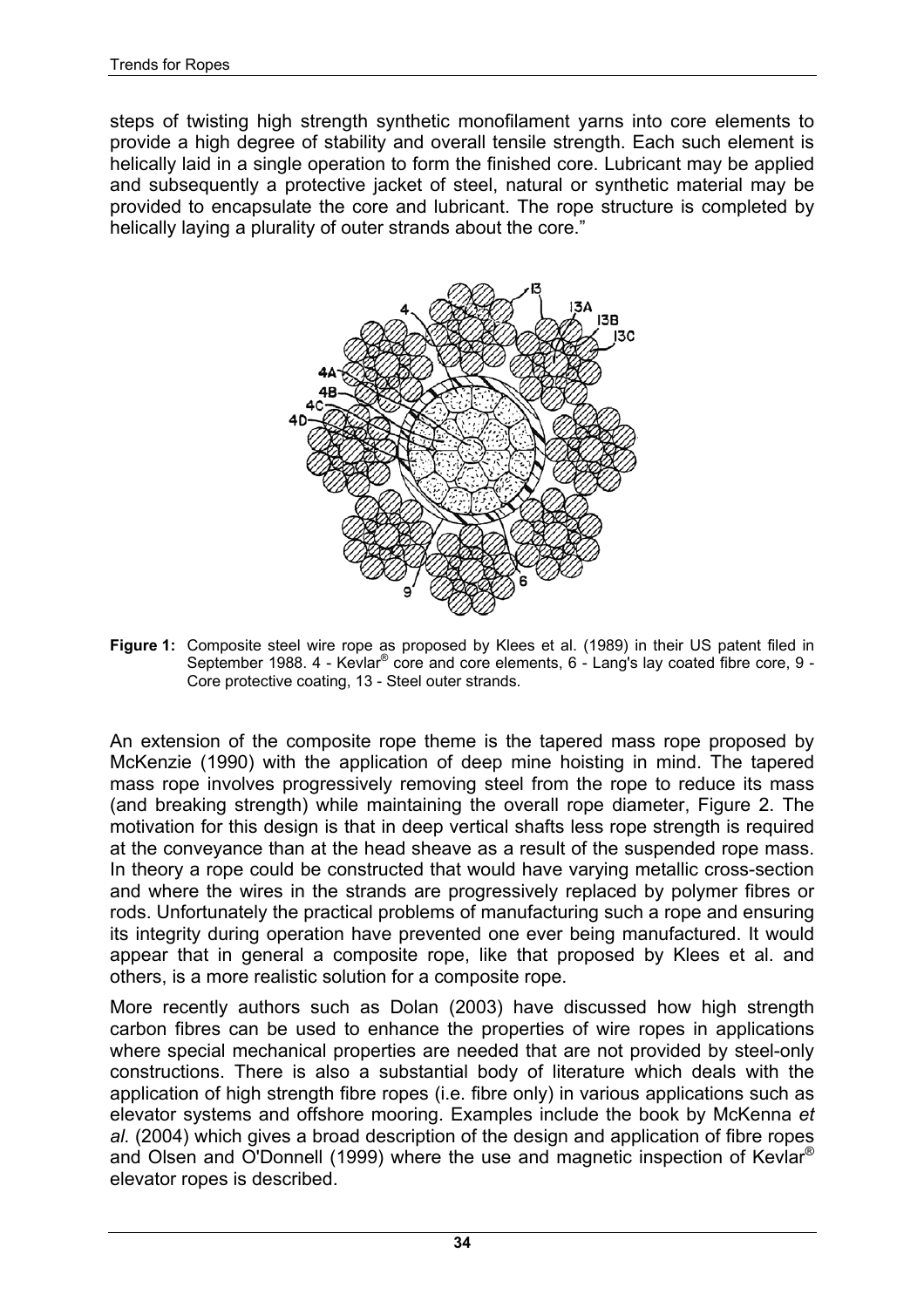

**Figure 2:** Reduced or tapered mass rope as proposed by McKenzie (1990) for deep shaft mine hoisting applications. The five cross-sections show progressive replacement of steel with polymer material moving down the shaft. 12 - Fishback wire strand, 14 - Steel wire rope core, 16 - Synthetic fibre rope core, 18 - Outer steel wires, 20 - Synthetic fibre strand core, 22 - Steel wire strand core (triangular), 24 - Synthetic strand core (triangular), 26 - Extended synthetic strand core (triangular).

However, for lifting applications it is unlikely that fibre-only ropes will be robust enough to withstand handling during installation and maintenance operations. Deterioration on multi-layer drums will also be a limiting factor. The solution to the problem would seem to lie between the two - composite steel and fibre ropes which would combine the robustness of a steel rope with the weight saving properties of fibre ropes.

This paper suggests various applications for this technology. The first is a discussion of the use of composite ropes in the deep mine hoisting application. An example is made of a design based on a typical hoist rope. Here the benefits of a composite rope can be very readily appreciated, as there is a direct correlation between the reduced mass of the suspended rope length and increase in paying payload. A second example presented here is the application of a mobile crane. In this case the benefits are not so directly obvious, but are none the less, very real. Thirdly, the use of composite ropes in offshore applications is considered, where deepwater challenges make this type of rope an attractive proposition.

The paper closes by making a brief examination of issues related to the effective non-destructive testing of composite ropes.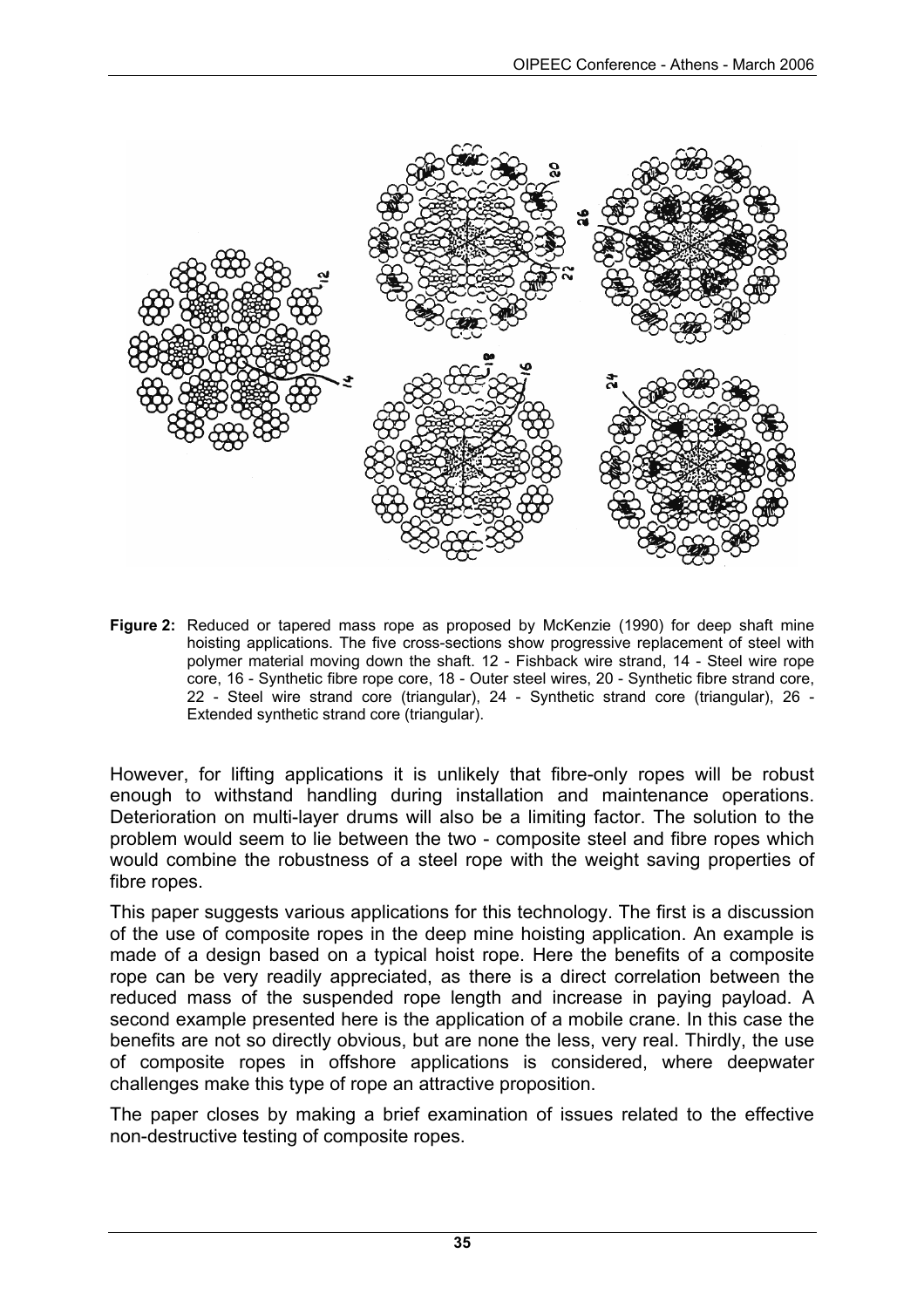### **2 Mine hoisting: rope weight reduction and strength increase on shaft output**

The level of wire rope technology used in mining applications can have a significant effect on the overall efficiency of the hoisting system. In this section, examples are given of the effects which reductions in rope mass per unit length and increases in rope breaking strength can have on rock skip capacity.

Figure 3 shows a typical configuration of a drum winder for hoisting rock in a vertical shaft. Considering first the standard rope constructions used for these applications, it is clear that any increase in the strength to mass ratio of the ropes would have a positive effect on the efficiency of the winder and on shaft output capacity.



**Figure 3:** Typical vertical shaft rock winder configuration. Current shaft depths range from a few 100 m to 3000 m in a single lift for gold mining in South Africa.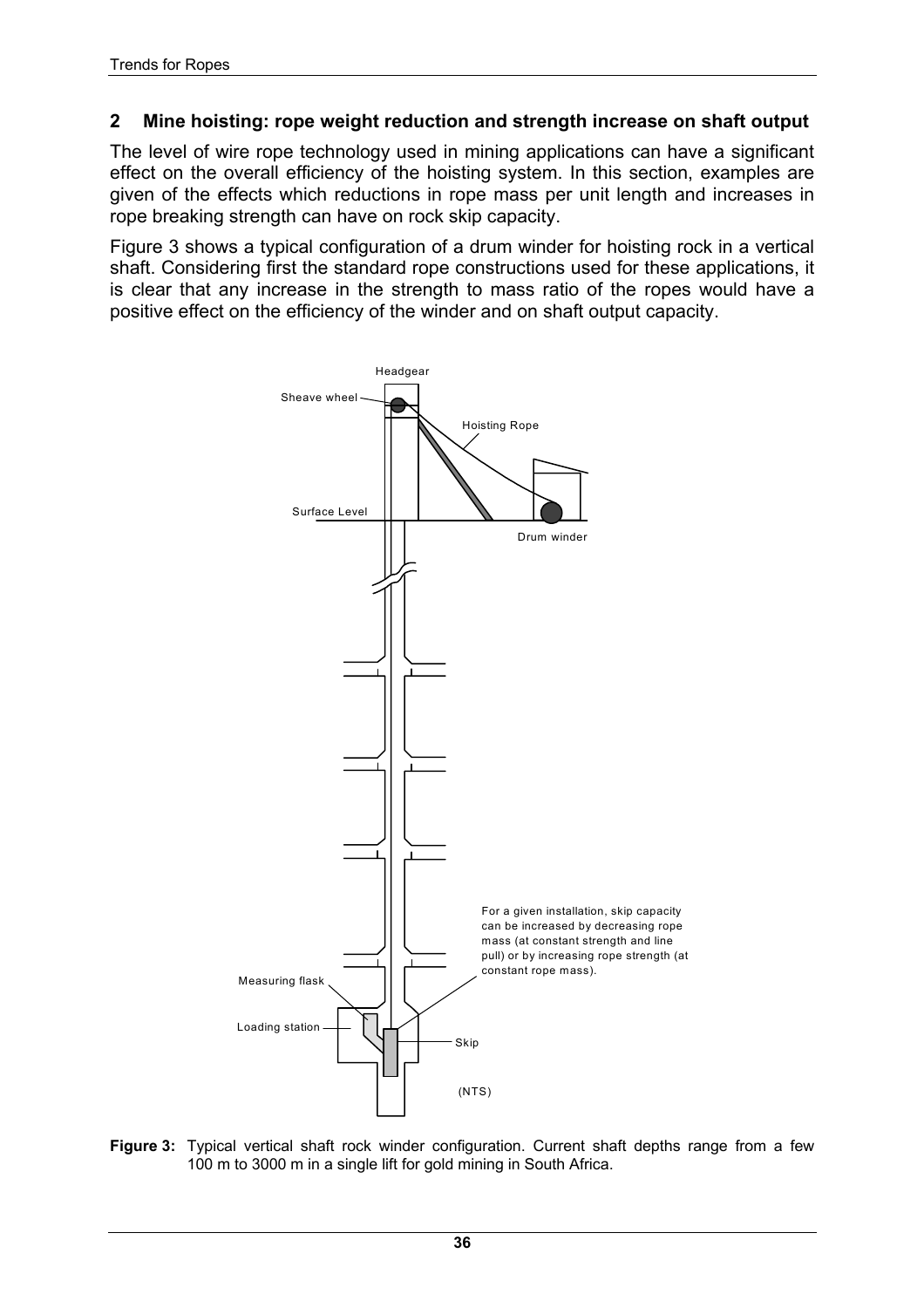## *2.1 Opportunities for rope improvements*

Two possibilities exist for improvements in the rope strength to mass ratio for a given rope diameter:

- Lighter ropes with the same breaking strength
- Stronger ropes with the same mass per unit length

In order to investigate the effects of these factors, it is necessary to make some assumptions regarding the winding system. The two most important values in determining skip capacity for a given hoisting rope are the allowed static factor of safety and the skip factor or ratio between the empty skip mass and rock payload. For the calculations here the following values have been assumed:

$$
SF = \frac{Rope Breaking Strength}{Maximum Static Rope Load} = \frac{25000}{4000 + L}
$$
 (1)

$$
f_{skip} = \frac{Empty \text{ Skip Mass}}{Rock \text{ Payload}} = 0.7 \tag{2}
$$

The static factor of safety (*SF*) equation which is dependant on the maximum suspended rope length (*L*) represents the latest technology for the South African mining industry, SANS (2000). The skip factor of 0.7 ( $f_{\text{skip}}$ ) is a typical value for rock skips such as are used with drum winders.

With these assumptions made, a simple equation for the rock payload  $(M_p)$  can be determined in terms of the minimum rope breaking strength for design (*MBL*), the rope mass per unit length ( $\rho$ ) and the skip factor ( $f_{\text{skip}}$ ) and maximum suspended length (*L*) :

$$
\frac{25000}{4000+L} = \frac{MBL}{M_p + f_{skip}.M_p + \rho.L}
$$
  
= 
$$
\frac{MBL}{M_p.(1 + f_{skip}) + \rho.L}
$$
  

$$
M_p = \frac{MBL.(4000 + L)}{25000.(1 + f_{skip})} - \frac{\rho.L}{(1 + f_{skip})}
$$
 (3)

For most ropes the *MBL* is specified in units of kN so for the payload in kg, Equation (3) would become:

$$
M_{p} = \frac{MBL.1000}{9.81} \cdot (4000 + L) - \frac{\rho L}{(1 + f_{skip})}
$$
 (3a)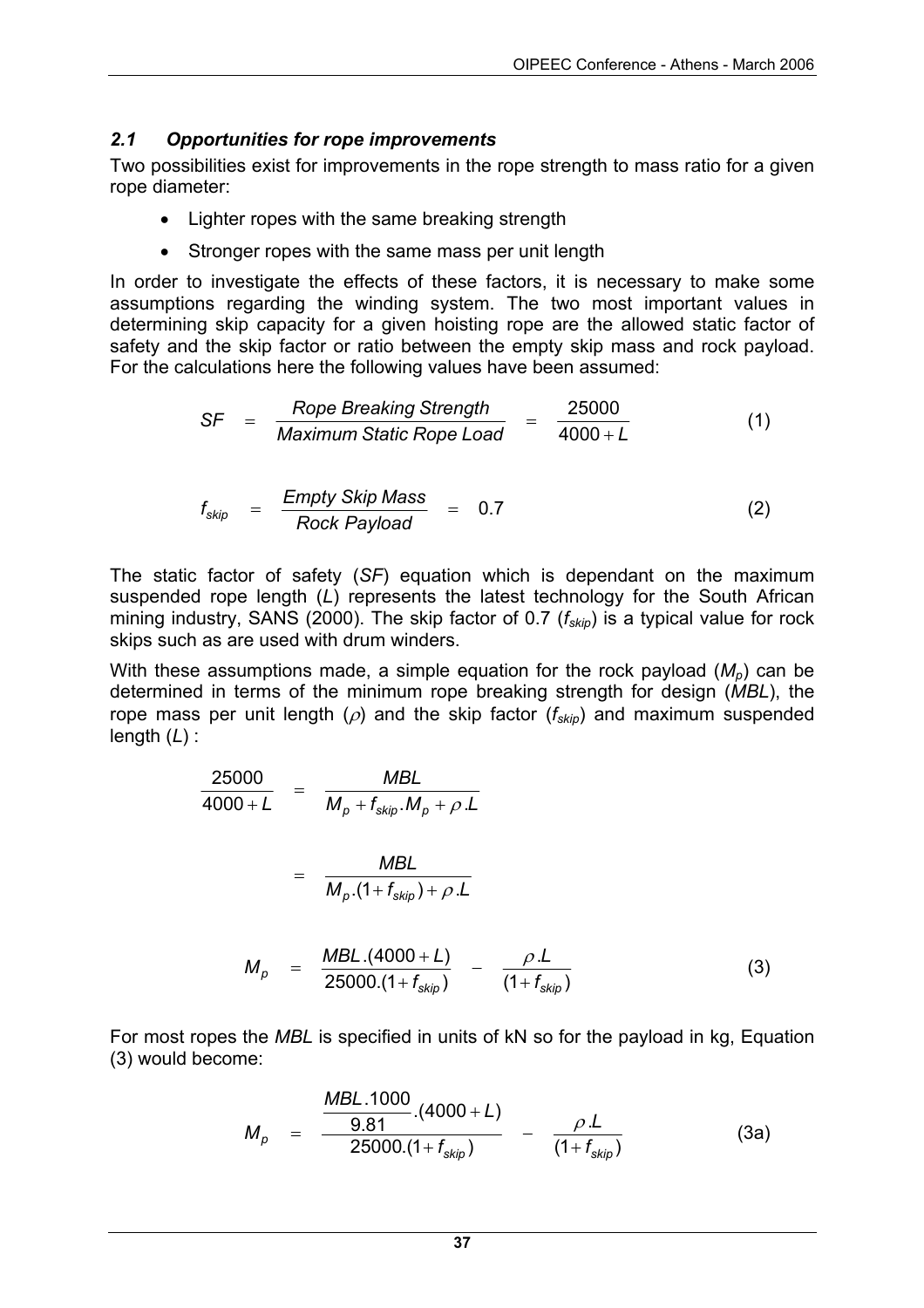### **2.1.1 Lighter ropes with the same breaking strength**

Using Equation (3a) it is possible to investigate the effects of changes in *MBL* and <sup>ρ</sup> on the skip payload, *Mp*. Starting with typical parameters for a mine hoisting rope, Figure 4 shows how skip capacity varies with depth and reduction in rope mass per unit length. Note that each line on the graph is for an assumed reduction in rope weight, thus the 0% line represents the initial conditions that would be achieved with the standard hoisting rope technology.



**Figure 4:** Calculated skip capacity based on typical mine hoisting system parameters for vertical shaft drum winders. The family of curves show the effect of reductions in rope mass per unit length, with maintained diameter and breaking load (*MBL*), on the skip rock capacity.

Figure 4 emphasises the very real benefits to be gained by using a lightweight rope, and especially at greater depths. It is also interesting to note that because the static factor of safety decreases with depth, Equation (1), there is a unique rope strength to weight ratio which would allow for constant skip capacity at all shaft depths. Examination of Equation (3) shows that when  $MBL / \rho = 25000$  m, the skip capacity becomes independent of the suspended length (*L*):

$$
M_p = \frac{MBL.4000}{25000.(1 + f_{skip})}
$$
 (3b)

By comparing the skip capacities for reductions in rope mass per unit length (i.e. 5%, 10% etc.) to the standard rope technology (0%) in Figure 4, it is possible to determine the effect of the reduction in mass on the percentage increase in capacity. This gives an indication of the significance of the changes (Figure 5).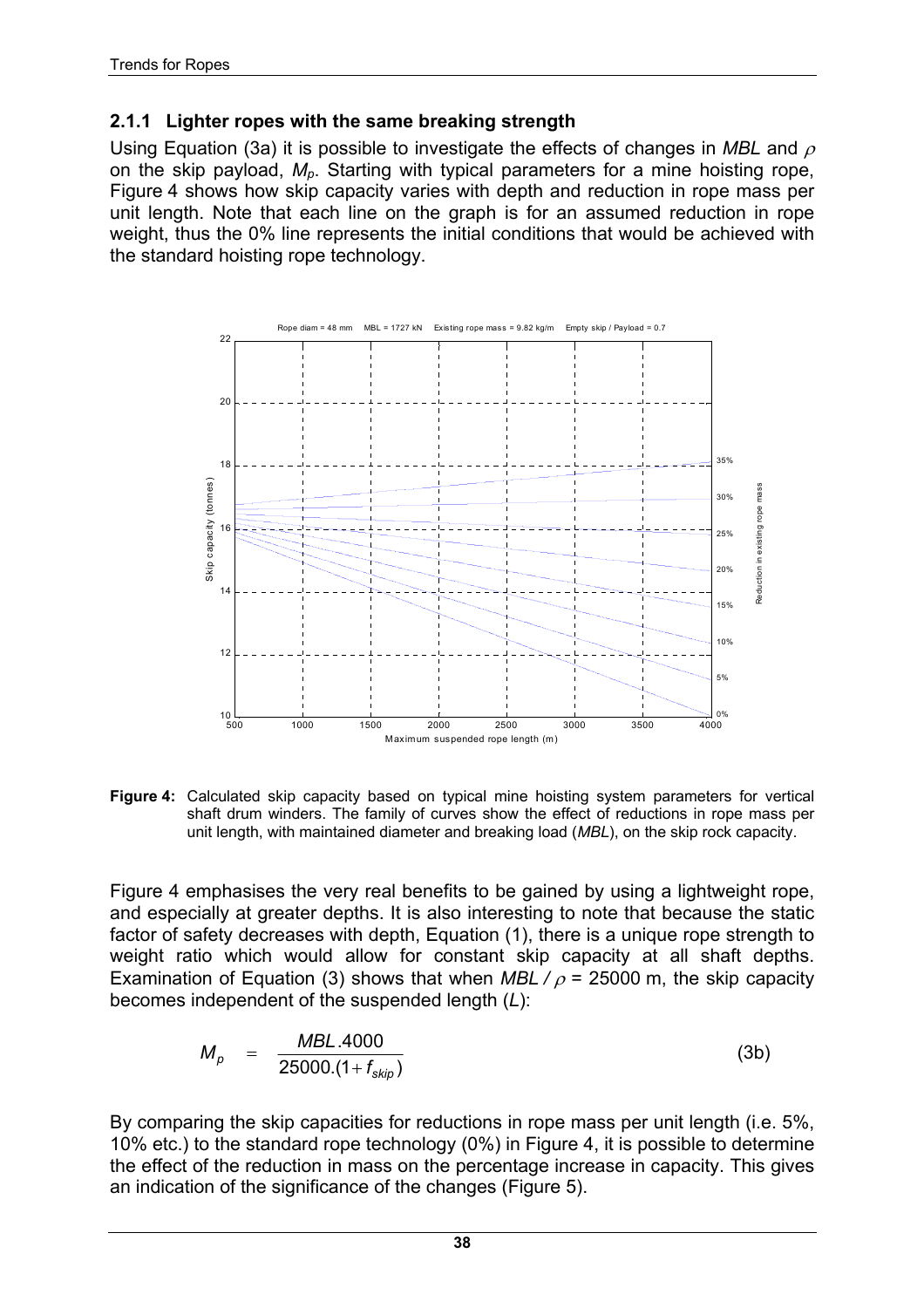A 20% reduction in rope mass per metre at 3000 m increases the skip rock capacity by 29%. (Note that the method of calculation automatically takes into account the increase in skip mass required for the additional rock.) In service, the winder parameters would stay more or less the same since the rope diameter and line pull remains unchanged.



**Figure 5:** Influence of rope mass reduction on skip capacity for a typical vertical shaft drum winding installation. For these calculations it was assumed that the rope breaking strength and diameter remain unchanged.

## **2.1.2 Stronger ropes with the same mass per unit length**

Figure 6 shows how skip capacity varies with depth and an increase in rope breaking strength. Note again that the 0% line represents the initial conditions achieved with standard hoisting rope technology. Although not shown in the figure, in this example an increase in strength of 39.5% would result in the capacity becoming independent of the maximum suspended length (*L*), the condition discussed earlier and described by Equation (3b).

Based on the data in Figure 6, Figure 7 shows the effect on skip capacity when ropes with a higher breaking strength (same diameter and mass) are compared to the typical condition (0%).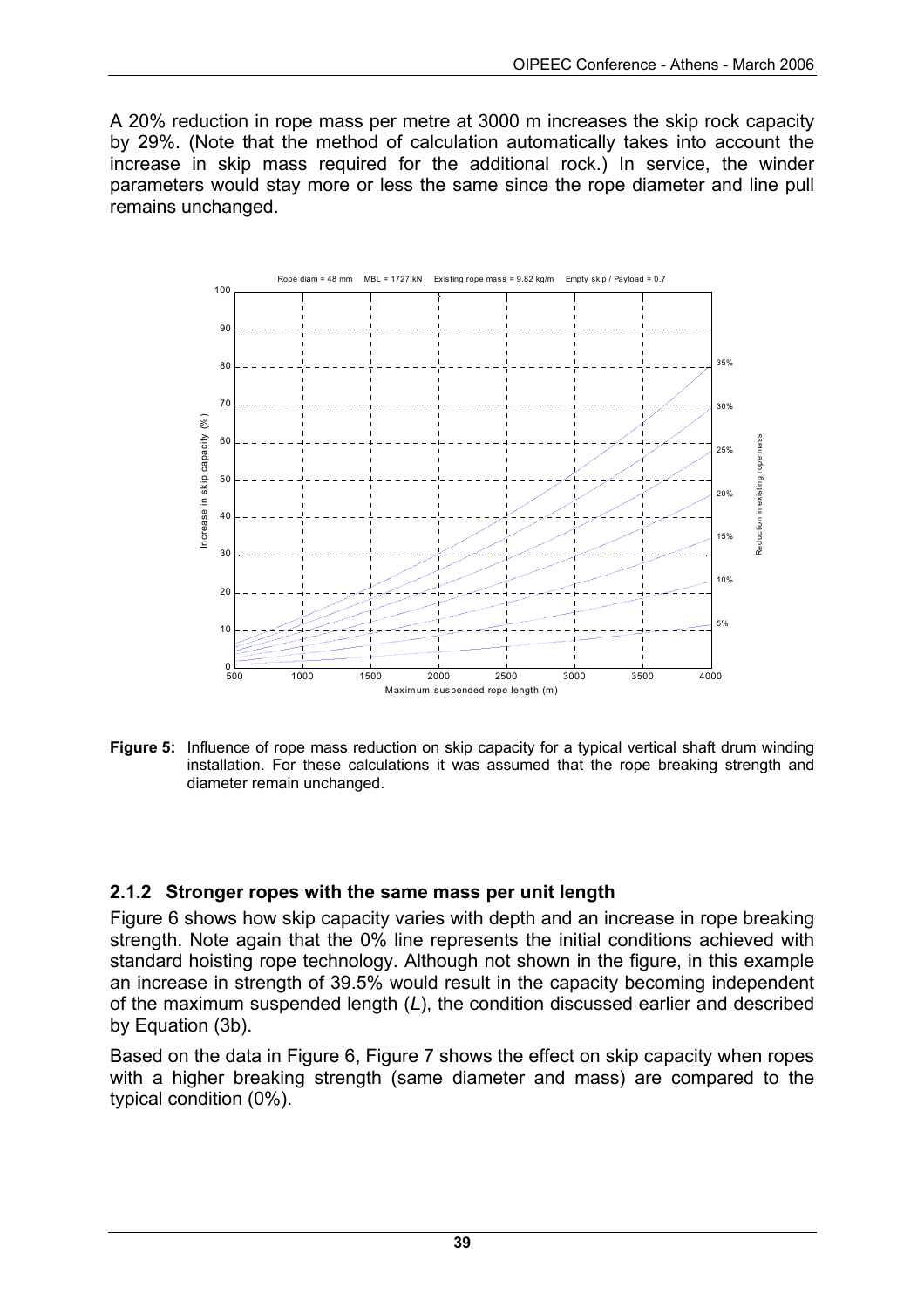

Figure 6: Calculated skip capacity based on typical mine hoisting system parameters for vertical shaft drum winders. The family of curves show the effect of increases in rope breaking load (*MBL*) on the skip rock capacity, with maintained rope mass per unit length and diameter.



Figure 7: Influence of rope breaking strength increase on skip capacity for a typical vertical shaft drum winding installation. For these calculations it was assumed that the rope mass per metre and diameter remain unchanged.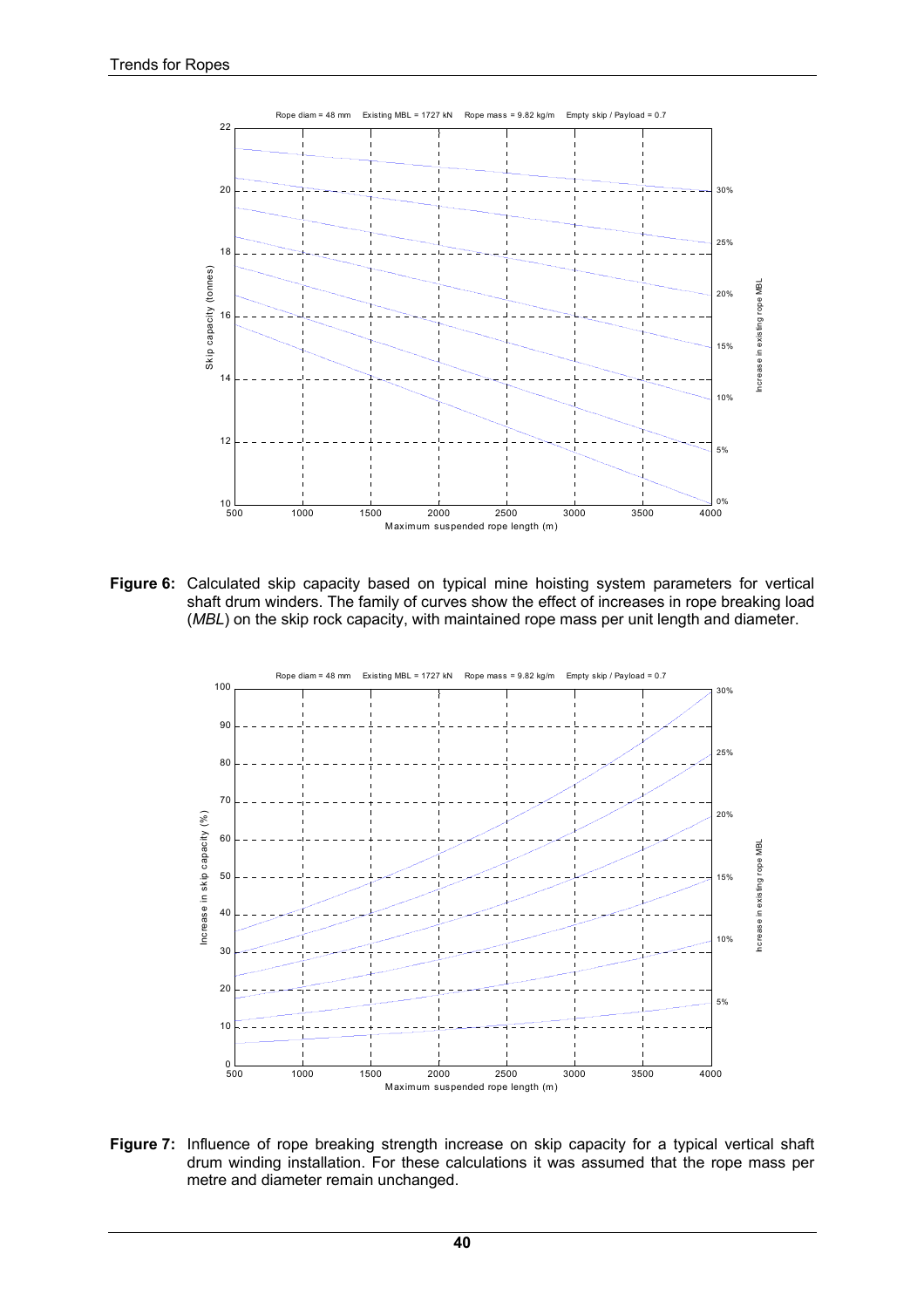In the case of a 20% increase in breaking strength, with unchanged mass per metre at 3000m, skip rock capacity increases by 50% which is significant. However, it must be borne in mind that changes to the rope breaking strength imply higher line pulls for the same static factor of safety and so the increases in capacity in Figure 7 would require changes to the design of the winding machines. For a fixed number of skips per month, shaft output and the increase in skip capacity are directly related. So, if the capacity of the skip goes up by 50% then in theory the shaft output would also increase by the same amount (assuming mining can support this).

### *2.2 Characteristic lengths – a useful comparator*

For a particular rope construction, the ratio of the rope breaking strength to the mass per unit length (*MBL /* ρ) is largely a constant value over the full range of typical diameters used for mining hoisting applications. This value is also the suspended length in metres where the rope would break under is own weight with no attached end load, known as the *characteristic length*. For the 1900 MPa standard mine hoisting ropes considered in the above calculations, the ratio of *MBL /* ρ is on average 17900 m [N/(N/m) or kN/9.81\*1000/(kg/m)]. For a steel rod with a tensile grade of 1900 MPa and density of 7850 kg/m<sup>3</sup> the *characteristic length* would be 24673 m. In comparison to other Engineering materials, high strength steel wires have relatively low *characteristic lengths*. Materials like Kevlar® and Spectra 1000® show values between 200 and 315 km. When comparing these *characteristic lengths*, it is clear that there should be considerable room for improving the lifting capacity or efficiency of mining ropes. Table 1 shows how *characteristic lengths* differ for a range of materials. This is really a measure of the lifting efficiency of the materials.

| <b>Material</b>                 | <b>Density</b><br>(kg/m <sup>3</sup> ) | <b>Modulus</b><br>(GPa) | <b>Tensile</b><br>strength (MPa) | <b>Characteristic</b><br>length (km) |
|---------------------------------|----------------------------------------|-------------------------|----------------------------------|--------------------------------------|
| Steel wire rope                 |                                        | 120                     |                                  | 19                                   |
| Drawn steel wire                | 7850                                   | 207                     | 1960                             | 25                                   |
| Carbon fibre                    | 1770                                   | 300                     | 3400                             | 196                                  |
| Technora <sup>®</sup> fibre     | 1390                                   | 73                      | 3400                             | 249                                  |
| Kevlar <sup>®</sup> 49 fibre    | 1440                                   | 125                     | 3600                             | 255                                  |
| Dynema <sup>®</sup> SK75 fibre  | 970                                    | 89                      | 2700                             | 284                                  |
| Spectra <sup>®</sup> 1000 fibre | 970                                    | 113                     | 3000                             | 315                                  |
| Carbon nanotubes                | 1400                                   | 400                     | 50000                            | 3641                                 |

**Table 1:** Mechanical properties of various materials (note that the values given are meant as an indication only and tend to differ from one reference to another).

## *2.3 Lighter and stronger ropes*

It is also possible to consider a rope which has both a reduction in rope mass and increase in strength. Consider the combination of the previous two examples of 20% decrease in mass and a simultaneous 20% increase in strength: the skip capacity would increase by 79% at 3000 m. This implies a rope with a *characteristic length*, *MBL /* ρ , of 26890 m.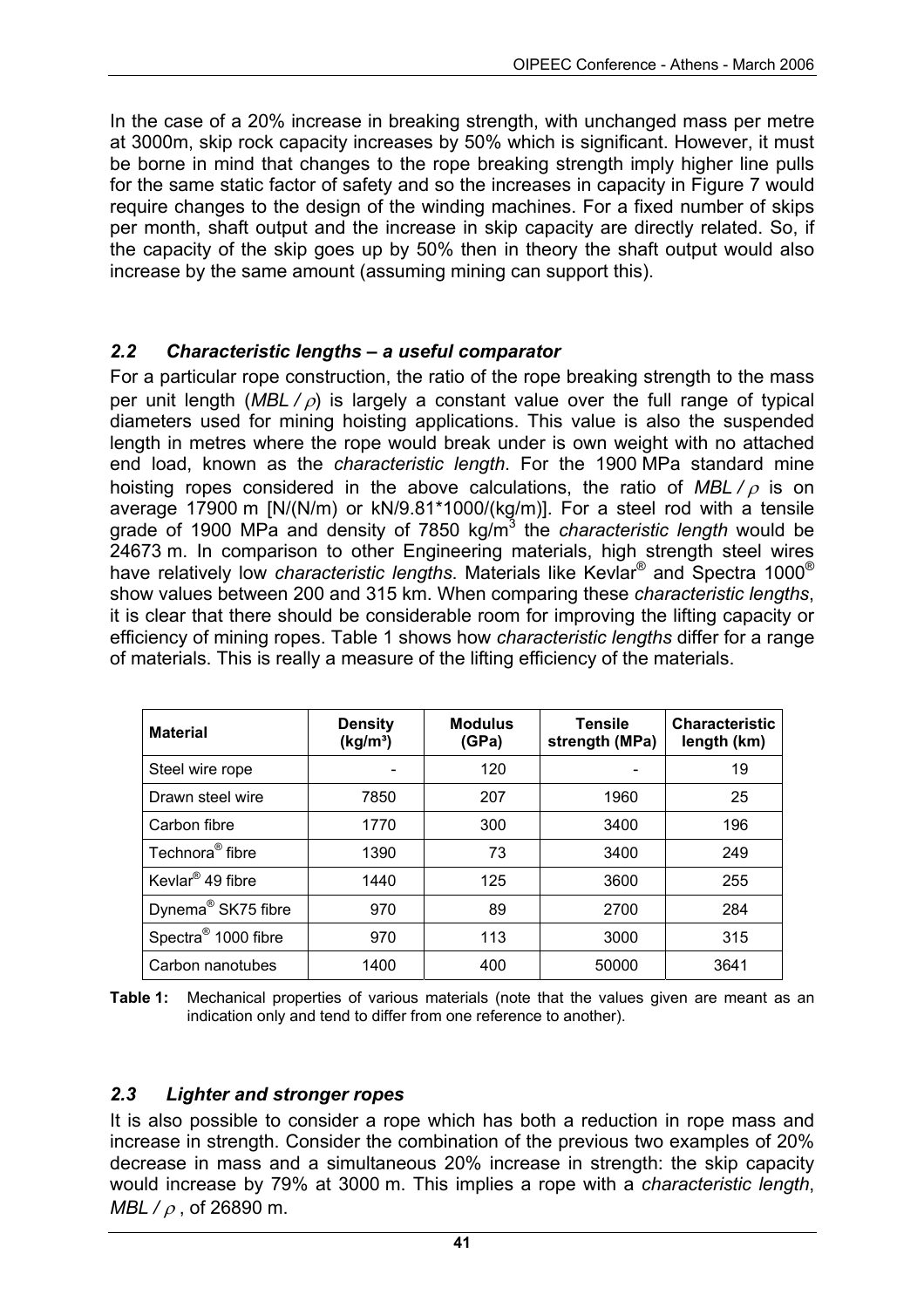$\overline{a}$ 

#### *2.4 A composite rope - approximate calculations*

So far we have discussed the appreciable benefits that a composite rope could have on hoisting performance compared to a steel-only rope: but given existing rope designs, can such a rope be made? Consider the example of a Ø 48 mm *Turboplast* rope (Figure 8) which has properties as summarised in Table 2.



**Figure 8:** Cross-section of a *Turboplast* rope typically used on drum winders and Koepe winders up to suspended lengths of 1000 m.

| <b>Property</b>                                                        |        |
|------------------------------------------------------------------------|--------|
| Manufacturer's Breaking load MBL (kN)                                  | 2018   |
| Mass per unit length (kg/m)                                            | 10.449 |
| Nominal metallic cross-sectional area (mm <sup>2</sup> )               | 1201.1 |
| Characteristic length (m)<br>(based on the MBL and the mass per metre) | 19687  |

**Table 2:** Summary of the properties of a Ø 48 mm *Turboplast* rope, 1960 MPa grade.

Assuming a steel density of 7850 kg/m<sup>3</sup>, as an approximation, based on the metallic cross-sectional area, in each metre of rope there must be 9.429 kg of steel the remaining 1.020 kg making up the plastic layer and lubricant<sup>1</sup>.

The density of the sort of fibres which we are interested in is taken as 970 kg/m<sup>3</sup> typical modulus 113 GPa and UTS 3 GPa (e.g. Spectra® 1000, Table 1).

It is assumed that the fibre material has the same average modulus as the wires formed helically into a rope and so when these are included parallel to the axis of the rope they contribute to the share of the rope load in direct proportion to their crosssectional area, relative to the overall load bearing area of the rope (1201.1 mm<sup>2</sup>). This assumption is from simple principles for analysing statically indeterminate structures composed of different materials. The assumption also leads to the

 $1$  Note that this calculation does not take into account the actual sectional metallic area (it assumes that all wires are "cut" perpendicular to their axis (giving a circular section), which is not the case because of their spinning or helix angle). However, this approximation is sufficiently close as to be acceptable for the purposes of this discussion.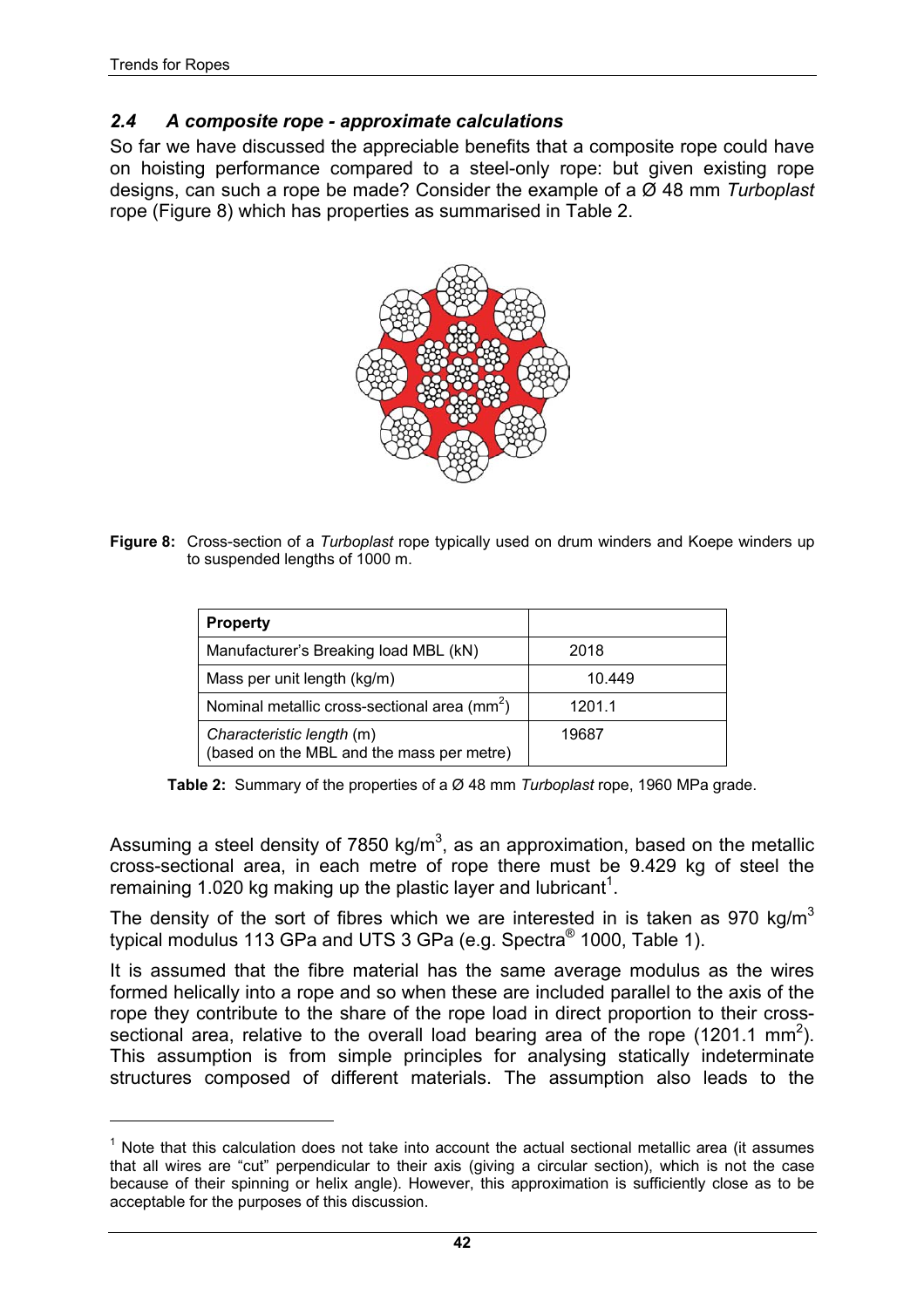conclusion that the nominal tensile stress in the fibres and the steel wires will be similar.

The approximate mass per metre of the composite rope would be:

$$
\rho_{rope} = \frac{1201.1 \times \rho_{steel} \times (1 - r_f)}{10^6} + \frac{1201.1 \times \rho_{fibre} \times r_f}{10^6} + 1.02 \ (kg/m)
$$
 (4)

where

 $r_f$  =

*Total Area Fibre Area*

The earlier calculations on the effects of rope mass reduction and strength increase on skip capacity showed that ropes with a *characteristic length* of between 25 km and 27 km (section 2.3) would have very significant implications for hoisting efficiency, particularly in deeper shafts. In the case of the new South African static factor of safety which decreases with an increase in suspended length [25000/(4000+*L*)], it has been shown that a rope with a *characteristic length* of 25 km would be able to hoist the same payload irrespective of the depth of the shaft.

Figure 9 shows the variation in characteristic length for the 48 mm *Turboplast*. It has been assumed that the rope minimum breaking strength of 2018 kN remained unchanged by the introduction of the fibre components.



**Figure 9:** *Characteristic length* of a 48 mm *Turboplast* rope for varying amounts of high strength fibre content. The circled area shows the target *characteristic lengths* that need to be reached in order to achieve measurable improvements in shaft hoisting efficiency.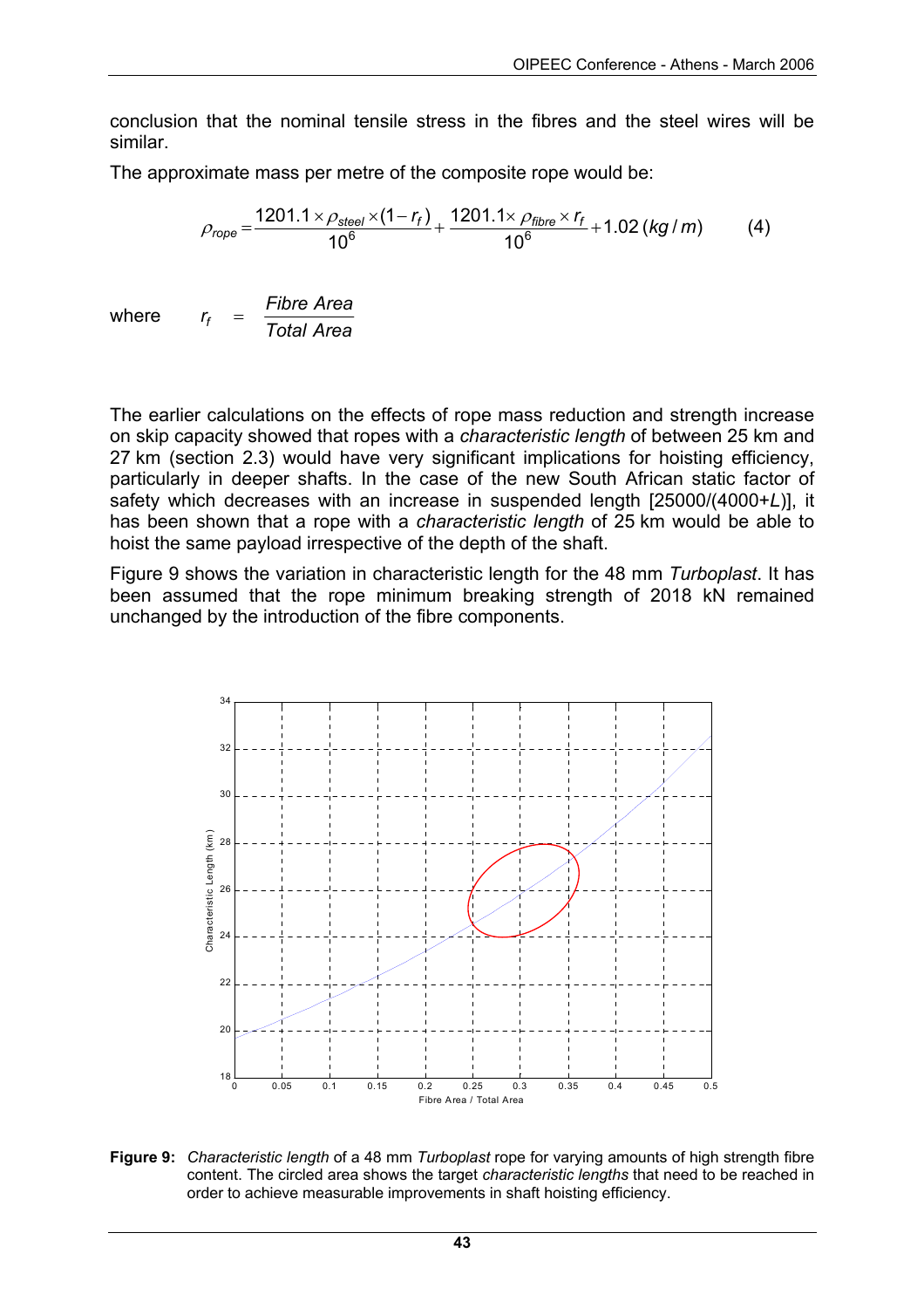The question then arises: what possible rope configurations would produce a fibre area / total area ratio of between 0.25 and 0.35? The last column in Table 3 shows how this ratio varies for different numbers of outer strands in a typical round strand rope construction. It can be seen that ropes with between 7 and 10 outer strands would satisfy this criterion. Drum winder ropes like the *Turboplast* construction currently have 8 outer strands and so this construction is ideally suited as the starting point for a composite rope design.

| No. of<br>outer<br>strands | <b>Section of outer</b><br>strands compacted<br>fill factor = $0.89$ | Section of core fill<br>$factor = 0.85$ | <b>Total load</b><br>bearing<br>area | <b>Section of outer</b><br>strands as a % of<br>total area | Section of core as<br>a % of total area |
|----------------------------|----------------------------------------------------------------------|-----------------------------------------|--------------------------------------|------------------------------------------------------------|-----------------------------------------|
|                            | (mm <sup>2</sup> )                                                   | (mm <sup>2</sup> )                      | (mm <sup>2</sup> )                   | $(\%)$                                                     | $(\% )$                                 |
| 6                          | 43.01                                                                | 8.63                                    | 51.64                                | 83.3%                                                      | 16.7%                                   |
| 7                          | 40.34                                                                | 12.10                                   | 52.44                                | 76.9%                                                      | 23.1%                                   |
| 8                          | 38.30                                                                | 15.16                                   | 53.46                                | 71.6%                                                      | 28.4%                                   |
| 9                          | 35.84                                                                | 18.23                                   | 54.08                                | 66.3%                                                      | 33.7%                                   |
| 10                         | 33.83                                                                | 20.94                                   | 54.77                                | 61.8%                                                      | 38.2%                                   |
| 11                         | 31.97                                                                | 23.41                                   | 55.38                                | 57.7%                                                      | 42.3%                                   |
| 12 <sup>2</sup>            | 30.28                                                                | 25.66                                   | 55.94                                | 54.1%                                                      | 45.9%                                   |
| 13                         | 28.73                                                                | 27.72                                   | 56.45                                | 50.9%                                                      | 49.1%                                   |
| 14                         | 27.23                                                                | 29.65                                   | 56.87                                | 47.9%                                                      | 52.1%                                   |
| 15                         | 25.88                                                                | 31.40                                   | 57.28                                | 45.2%                                                      | 54.8%                                   |
| 16                         | 24.63                                                                | 33.01                                   | 57.64                                | 42.7%                                                      | 57.3%                                   |
| 17                         | 23.46                                                                | 34.51                                   | 57.97                                | 40.5%                                                      | 59.5%                                   |
| 18                         | 22.42                                                                | 35.87                                   | 58.29                                | 38.5%                                                      | 61.5%                                   |

**Table 3:** Rope strand and core load bearing areas for a 10 mm diameter rope. Note that the rope diameter is not critical here but rather the ratio between the outer strand and core areas with respect to the total cross-sectional area.

#### **3 Lightweight ropes for mobile cranes**

The advantages of using lightweight ropes in deep mine hoisting applications are readily appreciable. As we have just discussed, any weight which the rope does not have to support translates directly into increased payload. This benefit is still applicable to the example of a mobile crane, but there are other, less obvious benefits too.

Mobile cranes come in a wide range of lifting capacities and vary from between 5 to well over 1000 tonnes. The capacity of a crane tends to be defined as the loadmoment i.e. the maximum load at a given radius, and is a measure of the crane's stability against tipping over.

In our discussion of the potential benefits to crane manufacturers of using lightweight ropes it will be helpful to calculate a practical example. Although we will consider the example of a fairly large crane, such as shown in Figure 10, it should be noted that since the strength : weight ratio for a given rope construction is fairly constant, the analysis presented here is applicable to a range of installation sizes.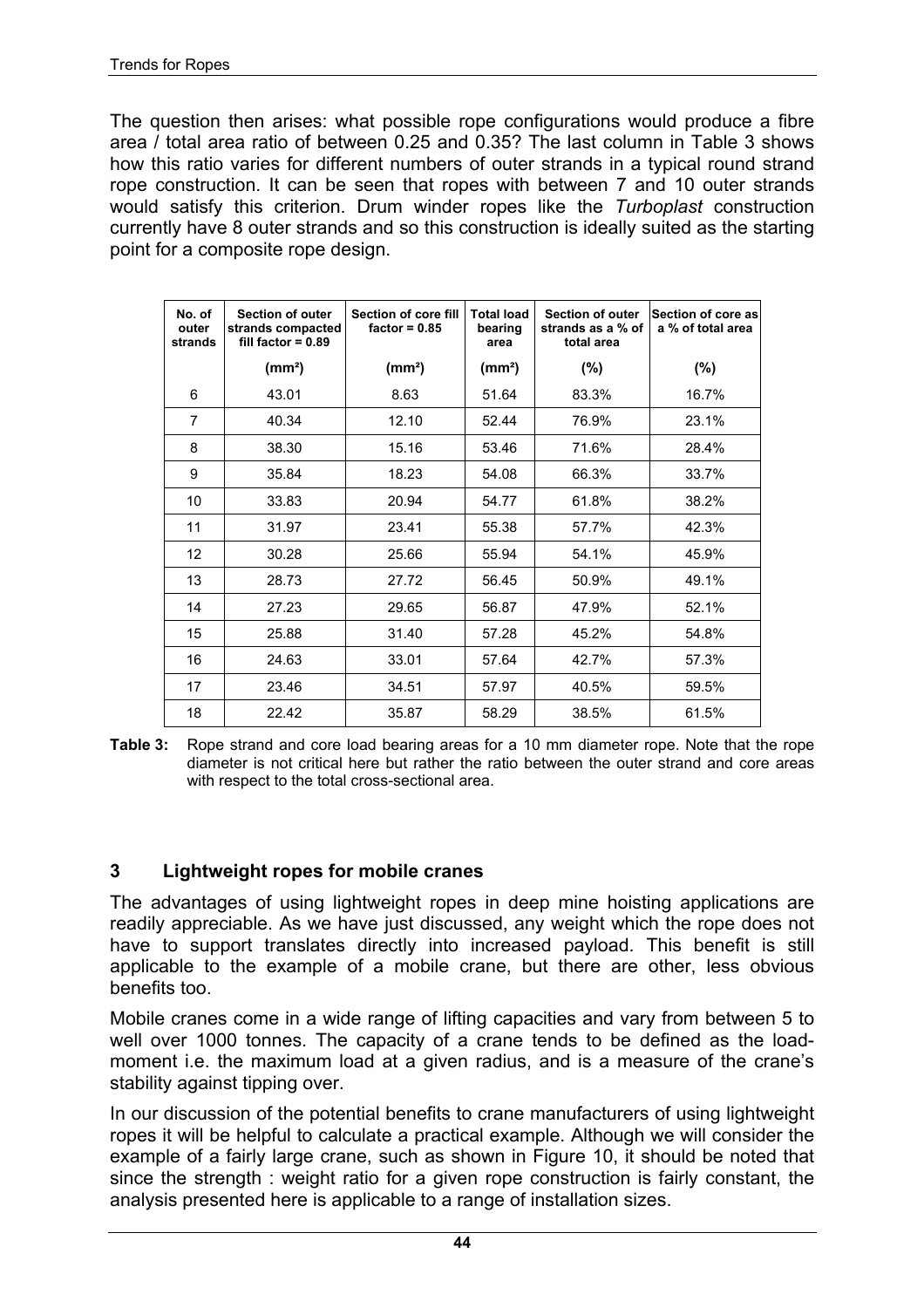

**Figure 10:** Terex-Demag *CC 8800* Mobile crane involved in lifting work at a chemical refinery. (Photo courtesy Hans-Peter Franzen, Terex-Demag).

As with any machine, the function of a mobile crane will influence the main design considerations. A mobile crane has the following requirements:

- It needs to be moved, and so the total weight of the load bearing structure (which includes the rope) should be a low as possible.
- It needs to be stable and as resistant to tipping over as possible.
- It needs to be able to lift a defined weight.

## *3.1 Total weight of the structure*

In a mobile crane, the total weight of the vehicle is a major factor. This is especially so for cranes such as that shown in Figure 11, which moves from one job to another by driving on the public highway. The weight of the crane must be supported by the axles which will have a specified maximum load per set. A further consideration is that in order to ensure the maximum manoeuvrability, the axles systems are sophisticated and thus expensive components of the crane. (Each pair of wheels may be operated independently, and turned so as to allow the crane to "walk" almost side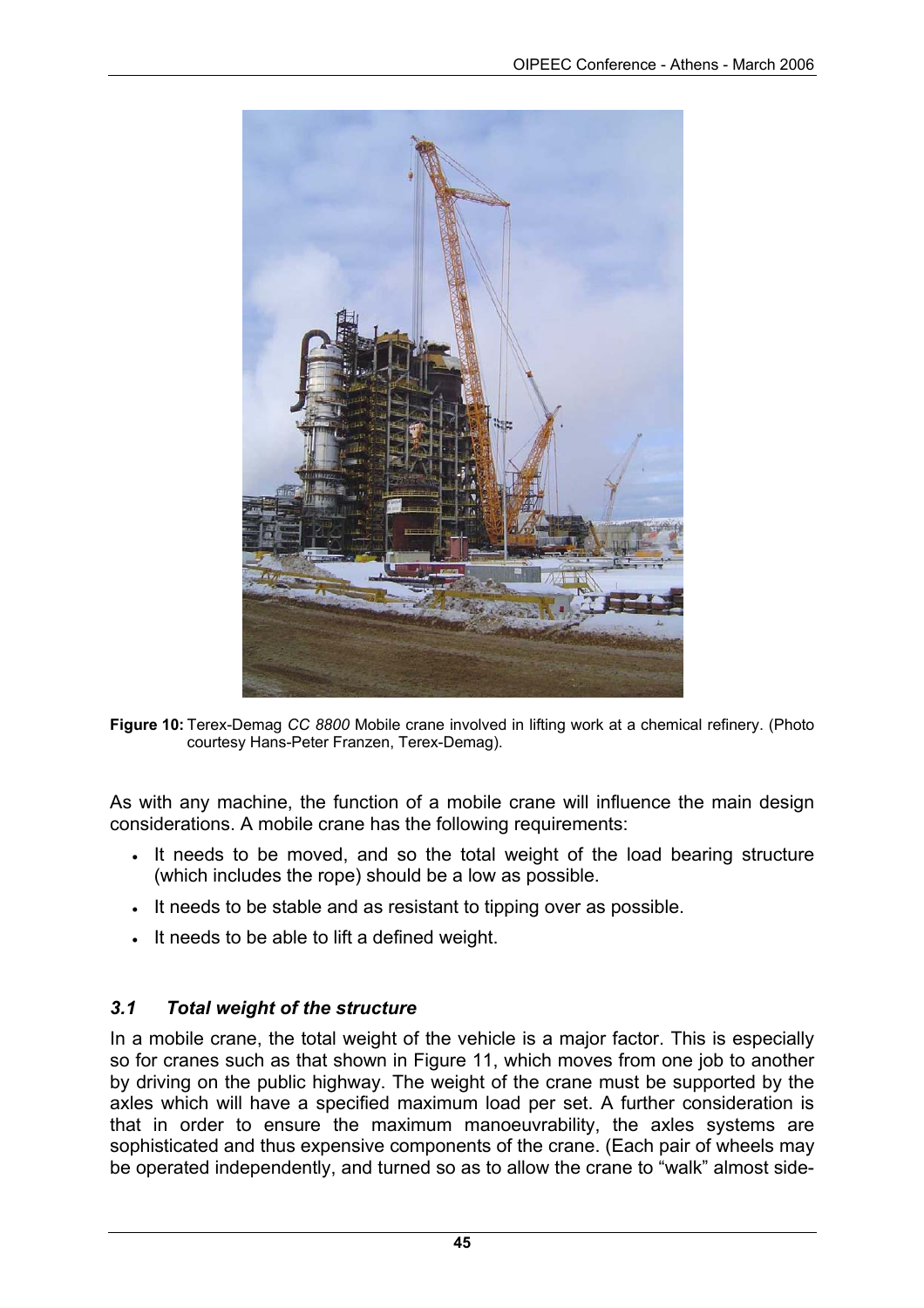ways, Figure 12). The crane shown in Figures 11 and 12 is a relatively small vehicle, larger cranes of this type may have up to nine such sets.

A reduced mass of rope may allow a reduction in the number of expensive axles required for a given payload. This would benefit the crane not only in terms of reduced initial construction cost, which may be significant in itself, but would also allow a shorter and more manoeuvrable vehicle.

A reduction in the total mass of the rope in the system will mean that for the same payload the counterbalance weight may be reduced. This could lead to further additional savings since it would allow a lighter weight support structure.



**Figure 11:** Example of a mobile crane, *AC70 City*, Terex-Demag (2005).



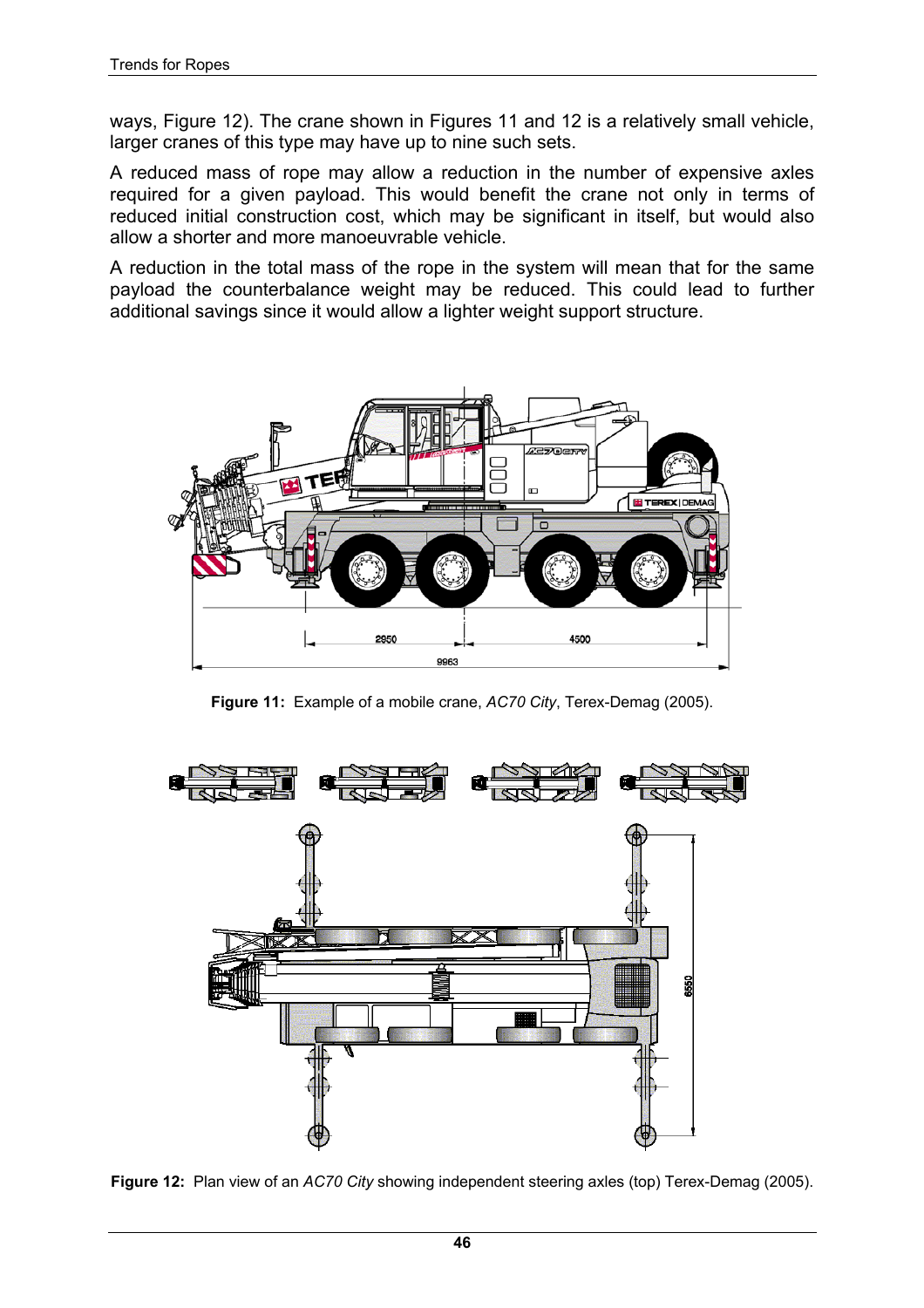# *3.2 Stability*

Consider an example of a crane lowering a load of 500 tonnes, by a height of 70 m at a radius of 22 m (Figure 13). Such a lift would require a system reeved with 2×8 falls of rope, typically ø 40 mm *Eurolift* (Figure 14) which weighs 7.92 kg/m.

A *Eurolift* rope has a core which comprises 57% of the rope area. From Equation (4) the mass of a ø 40 mm *Eurolift* with the core replaced would thus become 3.57 kg/m.

If we consider moments about the front of the caterpillar track (point A in Figure 13), as the load is lowered, the contribution to the moment from the load does not change. However, as the rope spools off the drum, out from the end of the crane jib, the mass of the suspended rope changes and therefore the moment about A. For the 70 m lift, if a conventional rope is used this corresponds to 8.9 tonnes, or if a lightweight rope 4.0 tonnes. In terms of the change in stability, this would equate to 4.9 tonnes of mass which was not moved, or a reduction in change of moment by 108 kNm.



(a) Rope is mostly on the drum (b) Rope is mostly suspended from the jib tip

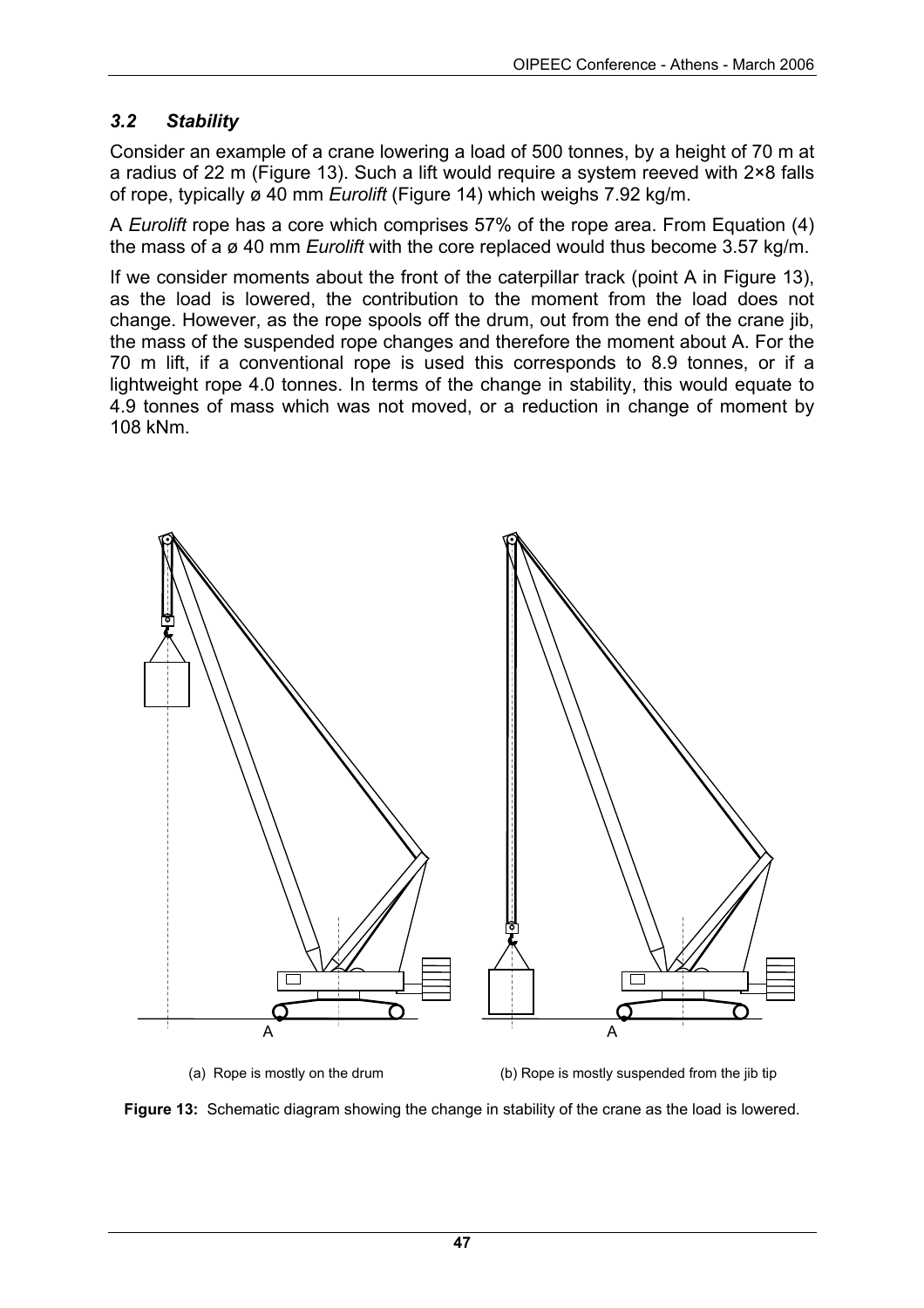

**Figure 14:** Typical crane main hoist rope (CASAR *Eurolift*).

It is noted that by replacing the core of the wire rope with fibre, that the torsional balance of the rope is likely to be affected. Cranes of this type are reeved with two ropes (and hoists) so a simple measure to avoid any problems would be to use a matched pair, one left hand the other right hand.

The example we considered showed how the movement of the hoist rope might affect the overall stability of the structure. The same arguments would apply to the other ropes in the system, such as the luffing ropes which move the boom. Here the weight of the rope is transferred from one winch to another, which will again shift the centre of gravity (and depending upon the layout of the winches may move the centre of gravity transversely (i.e. into the page in Figure 13)).

#### *3.3 Increased payload*

Benefits from lightweight ropes may also be found if the rope is used on existing cranes. If the lightweight rope is not only as strong as the rope it is replacing, but stronger, it be possible to increase the payload provided the framework can support the additional load.

Another option would be to lift the same mass but to reduce the number of falls in the reeving. This would mean that the work could be done more quickly, as there was less rope to spool in or out. Further, this would mean that even less mass was moved when raising or lowering the load, which as we have seen in Section 3.2 has a beneficial effect on the stability of the system.

#### *3.4 Other considerations*

There are a number of other potential benefits which may be considered:

- A wire rope with a fibre core would have a lower bending stiffness than a conventional rope with steel core. This would lead to a more efficient rope, which could in turn lead to lower hook block weight requirements.
- A lighter rope would also have benefits for the winch design, where the lower inertia of the system could lead to reduced power requirements.
- A lighter, more flexible rope would be easier for riggers to handle when rereeving of the blocks.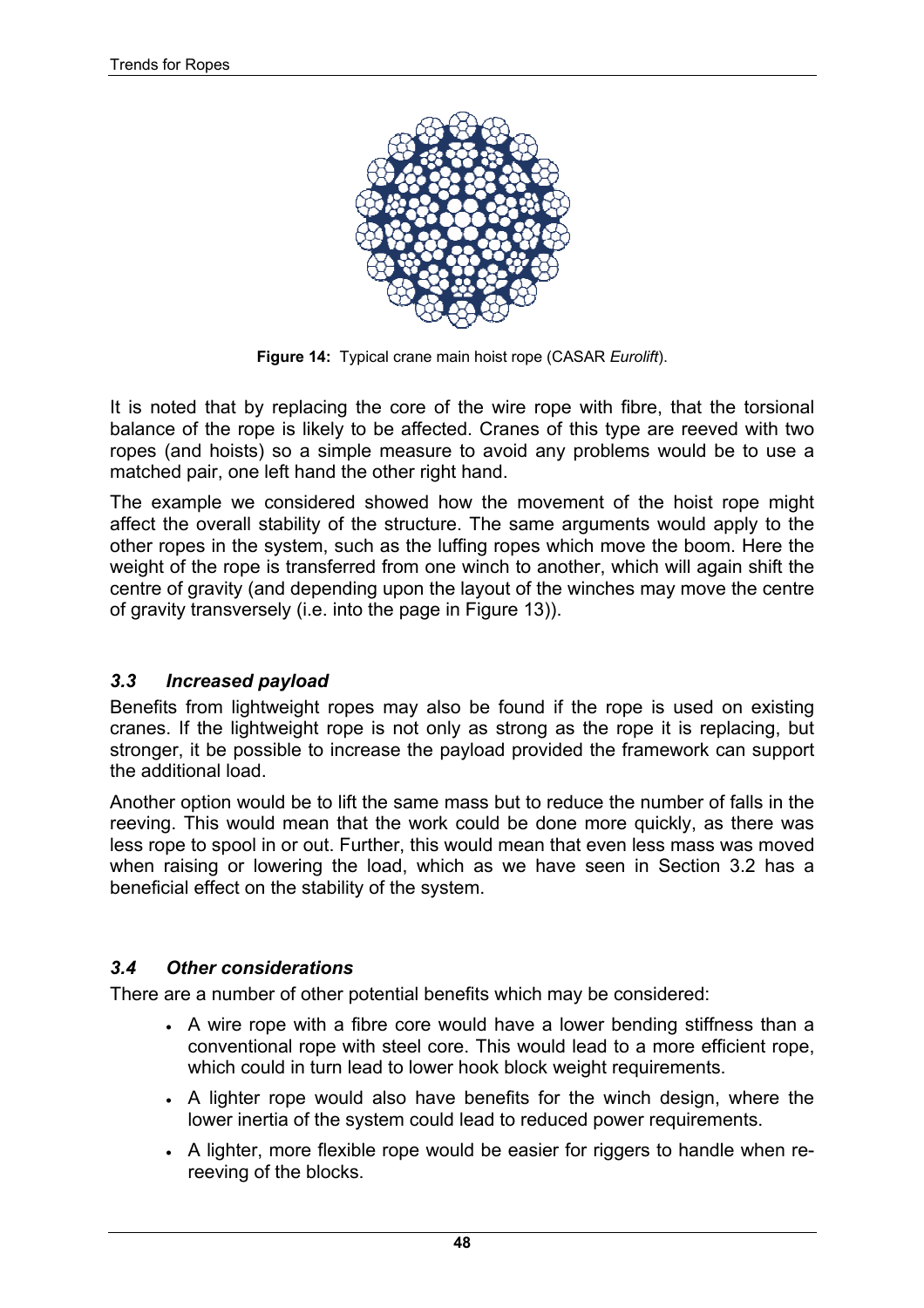Although some of the benefits discussed above may seem fairly minor, when taken as a whole in terms of the efficiency, weight and cost savings, the use of lightweight ropes in mobile cranes could be a very serious consideration.

# **4 Lightweight ropes for offshore applications**

### *4.1 Mooring lines*

The advantages of using lightweight ropes in offshore applications have long been recognised (Del Vecchio, 1992). In fact, in the deep water mooring application, there is a depth at which fibre ropes become the only viable option for a mooring, since the weight of the conventionally used wire rope or chain means that the sag of the catenary cannot provide effective station-keeping.

Since fibre ropes are near neutrally buoyant, their strength may be fully employed for station keeping rather than divided between this and supporting the suspended (self) weight of the rope below.

Fibre ropes, although as strong as or stronger than wire ropes are very easily damaged. Care should be taken when handling then not to introduce compressive buckling loads into the fibres, they are very sensitive to transverse (compressive) loading and vulnerable to damage from abrasion. In the case of offshore moorings, in order to avoid these problems the fibre rope tends to be used for the main length of the line, but connected between much more rugged wire ropes or chains (Figure 16).



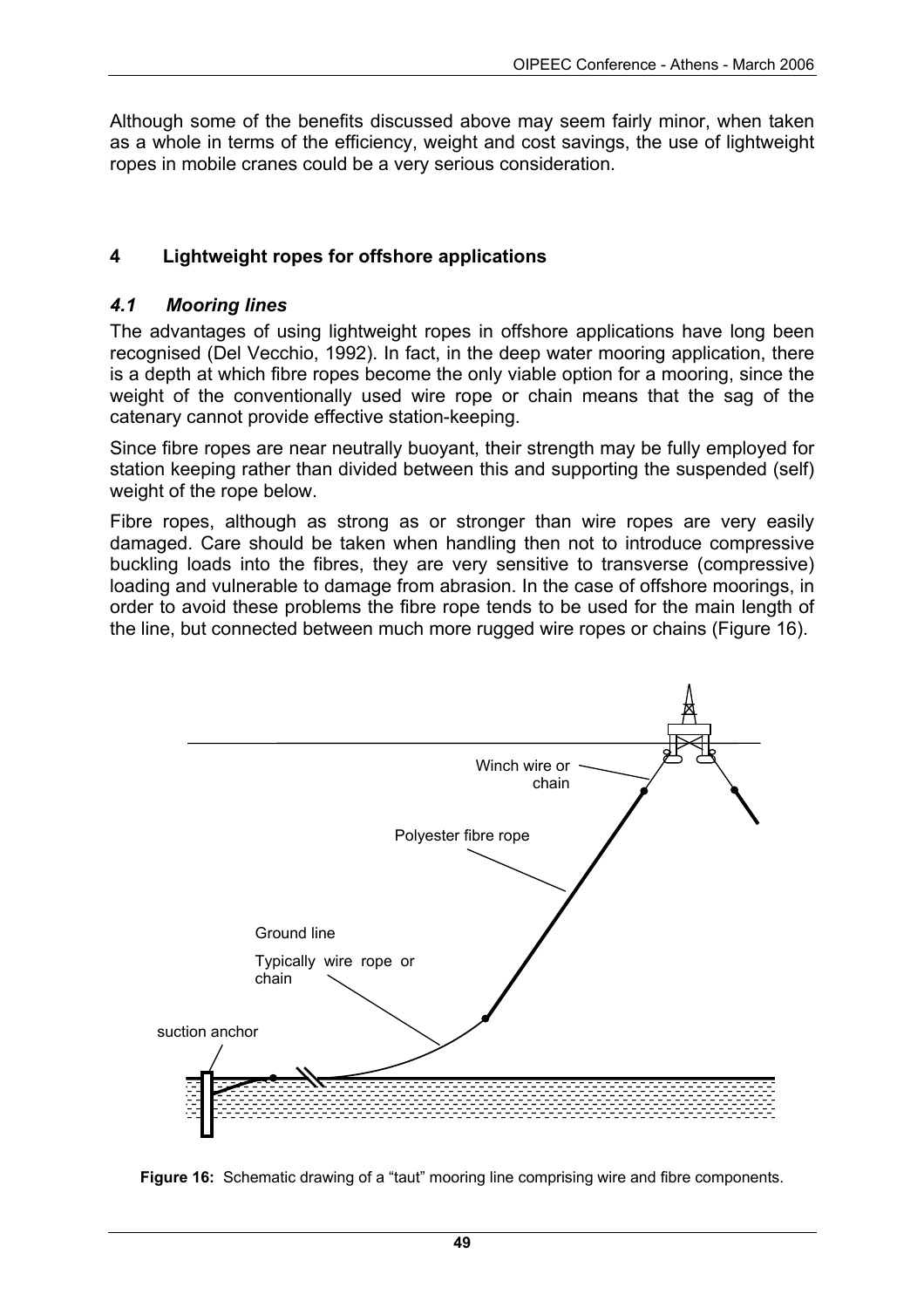With the oil industry seeking to re-use existing facilities in deeper water it is advantageous to use the conventional wire rope or chain at the top end of the line. (Note we will use the term wire rope from hereon, but the comments also apply to chain.) This will remove the costly need to change the winch system (on which service of fibre ropes is unproven). At the bottom of the line, where the mooring interacts with the sea bed, it is necessary to employ the much more rugged wire rope in order to protect the fibre rope from abrasion damage and particle ingress.

However, there are disadvantages to this system.

- Care must be taken to avoid potentially damaging cyclic twisting oscillations in the system if torsionally mismatched elements (such as a six strand wire rope and parallel strand fibre rope) are employed (Chaplin *et al.*, 2000).
- Consideration needs to be given to the length of fibre and wire rope in the system. Fibre rope (especially polyester fibre rope) is subject to significant creep when first installed. Thus care should be taken that there is sufficient wire rope in the top of the system to be able to remove this elongation and set the required tension in the line without pulling the connection into the fairlead pulley. (The fairlead pulley is at the bottom of the platform leg just above the pontoon.)
- The combination line configuration is not very suitable for more mobile rigs, such as drilling rigs which are on location for a limited period (a few months to a year). Ideally at each rig move, the whole mooring line would be winched in and the rig towed to a new site. However, if there are bulky connectors along the line, these have to be disconnected and recovered in expensive time consuming offshore operations. Frequent handling also increases the chances of damage.

The solution to these problems is a lightweight rope which combines the ruggedness of a wire rope with the lightness of a fibre rope and could thus allow the use of mooring lines made up of a single element. Table 4 and Figure 17 show how the mass of the composite rope drops as the number of outer strands and consequently the relative volume of the fibre core increases. (Note that these calculations are subject to the same approximation described in Section 2.4.)

| No. of<br>outer<br>strands | Volume of whole<br>rope over 1 m<br>length | Mass in air<br>of steel<br>only rope | Mass in sea<br>water of steel<br>only rope | Mass in air of<br>composite<br>rope | Mass in sea<br>water of<br>composite rope | Mass in sea<br>water of<br>composite rope |
|----------------------------|--------------------------------------------|--------------------------------------|--------------------------------------------|-------------------------------------|-------------------------------------------|-------------------------------------------|
|                            | (m <sup>3</sup> )                          | (kg/m)                               | (kg/m)                                     | (kg/m)                              | (kg/m)                                    | (% of steel rope<br>in sea water)         |
| 6                          | 5.16E-05                                   | 0.405                                | 0.352                                      | 0.346                               | 0.293                                     | 83.1                                      |
| 7                          | 5.24E-05                                   | 0.412                                | 0.358                                      | 0.328                               | 0.274                                     | 76.7                                      |
| 8                          | 5.35E-05                                   | 0.420                                | 0.365                                      | 0.315                               | 0.260                                     | 71.4                                      |
| 9                          | 5.41E-05                                   | 0.425                                | 0.369                                      | 0.299                               | 0.243                                     | 66.0                                      |
| 10                         | 5.48E-05                                   | 0.430                                | 0.374                                      | 0.286                               | 0.229                                     | 61.4                                      |
| 11                         | 5.54E-05                                   | 0.435                                | 0.378                                      | 0.274                               | 0.217                                     | 57.4                                      |
| 12                         | 5.59E-05                                   | 0.439                                | 0.382                                      | 0.263                               | 0.205                                     | 53.7                                      |
| 13                         | 5.64E-05                                   | 0.443                                | 0.385                                      | 0.252                               | 0.194                                     | 50.5                                      |
| 14                         | 5.69E-05                                   | 0.446                                | 0.388                                      | 0.242                               | 0.184                                     | 47.4                                      |
| 15                         | 5.73E-05                                   | 0.450                                | 0.391                                      | 0.234                               | 0.175                                     | 44.7                                      |
| 16                         | 5.76E-05                                   | 0.452                                | 0.393                                      | 0.225                               | 0.166                                     | 42.2                                      |
| 17                         | 5.80E-05                                   | 0.455                                | 0.395                                      | 0.218                               | 0.158                                     | 39.9                                      |
| 18                         | 5.83E-05                                   | 0.458                                | 0.398                                      | 0.211                               | 0.151                                     | 37.9                                      |

**Table 4:** Benefit in terms of reduced mass (% of an all steel rope in sea water) of a composite rope.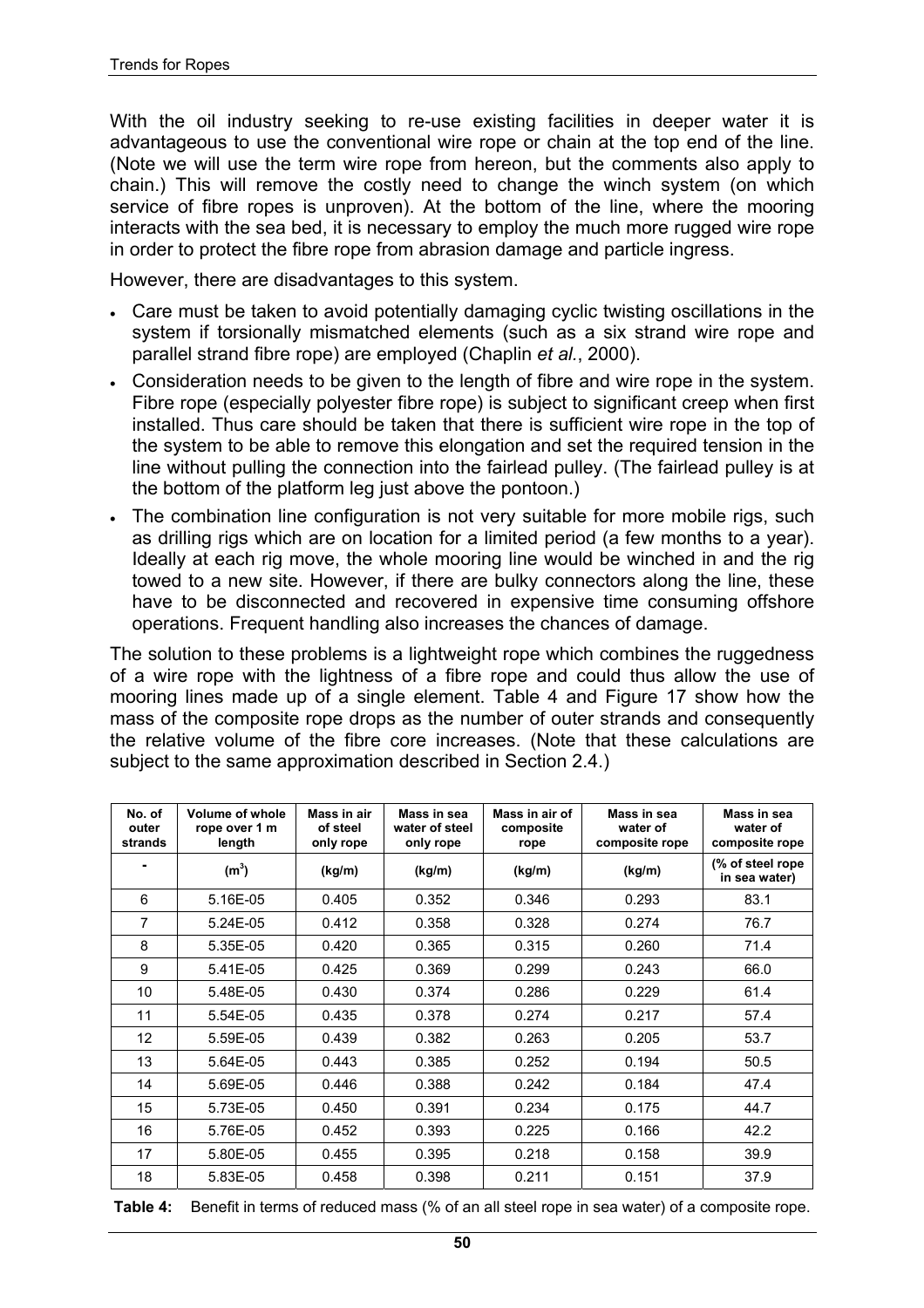

**Figure 17:** Comparison of the mass in seawater of steel only and steel-fibre ropes as a function of number of outer strands.

From Figure 17 it may be seen that for a composite rope with 18 outer strands there is a significant advantage over the all wire rope. (Note that a neutrally buoyant rope would lie on the x-axis.) Thus whilst a composite rope might not have quite the same station keeping properties of the wire rope and polyester line, there would be significant benefits in terms of ease of deployment and ruggedness. The internal fibre core could be protected from marine ingress by a semi-permeable membrane and/or a plastic covering.

## *4.2 Deepwater installation of hardware*

With the operation of platforms at greater water depths, there is an attendant requirement for the installation of large hardware "packages" sub sea. The DISH JIP programme (Deepwater Installation of Subsea Hardware) has been set up with the aim to meet the needs of industry to be able to lower units of 250 tonnes to depths greater than 2,000 m (Standing, 2004).

The DISH project has identified fibre ropes as the solution to the problem of the self weight limitations of wire ropes. Such ropes also have the advantage that it is relatively straightforward to make them torque balanced, unlike a composite fibre rope where this would still be possible, but would require careful design to achieve it.

However, issues still remain, the major consideration being the operation of a fibre rope on the conventionally used vessel equipment such as heave motion compensators and especially traction winches. The operation of ropes on such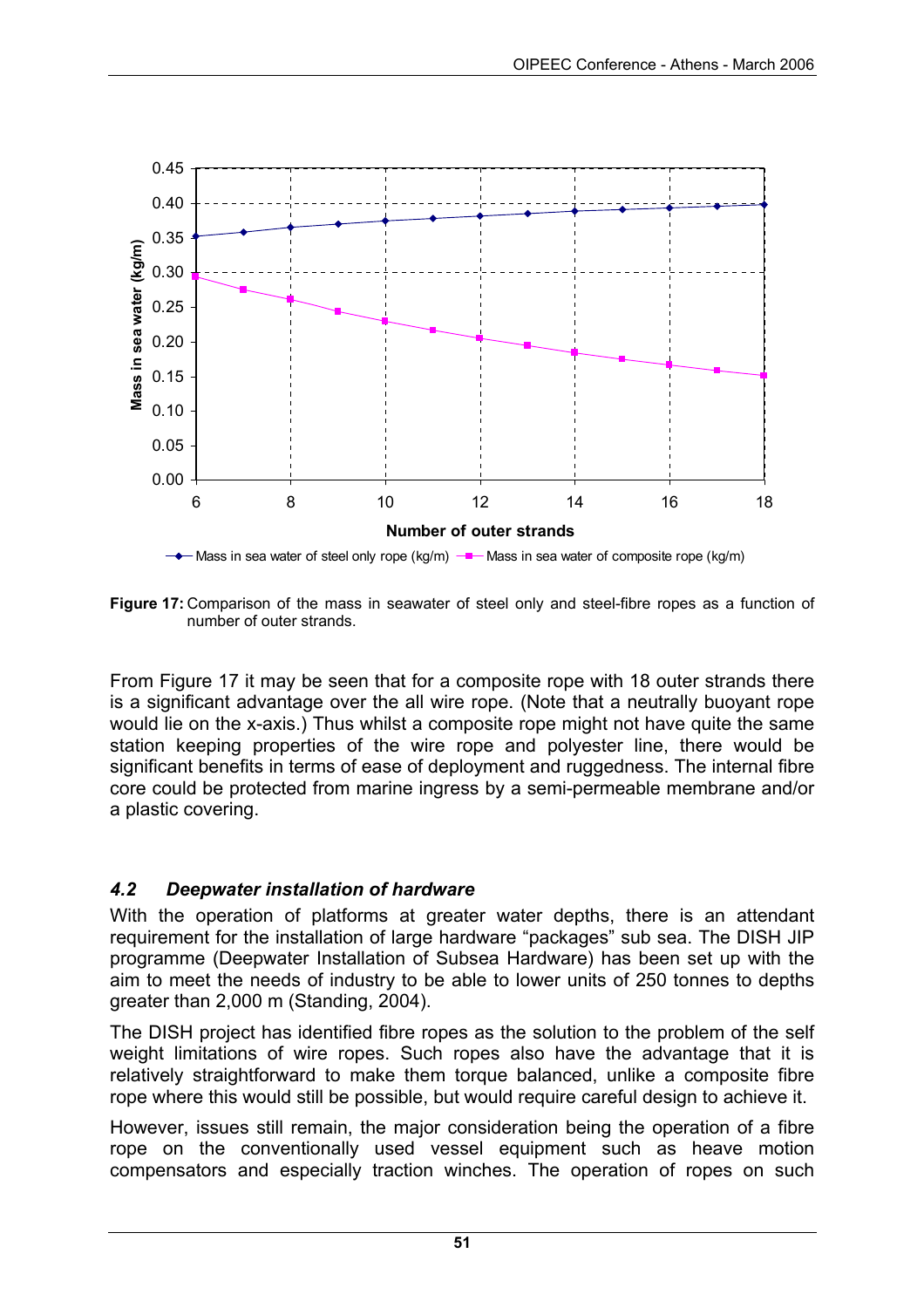hardware requires a good bending fatigue characteristic, and good resistance to wear.

With reference to the operation of a fibre rope on a traction winch, a further problem is the issue of the value of the coefficient of friction (both wet and dry) between the rope and the sheaves. If this value is too low the winch will not operate correctly and the rope will slip and wear. It is not unreasonable to assume that the co-efficient of friction of a composite lightweight rope with outer steel strands would have coefficient of friction values the same as the conventionally used and already proven steel wire rope.

Careful consideration still needs to be given to other factors such as axial damping, resonance effects and snap or shock loading, as with the fibre rope. However, the lightweight composite rope does seem to provide a solution to the major problems of a fibre only solution.

#### **5 Non-destructive testing issues**

A key factor in the design and operation of composite mining ropes will be the safe and reliable non-destructive testing (NDT) of these. Magnetic inspection techniques are normally applied to the NDT of steel wire ropes and these have been established as an accurate means of condition assessment of wire ropes over many years. If the rope structure would incorporate non-metallic load bearing members, like the high strength aramid and high modulus polyethylene fibres, then an immediate question from operators will be how to detect deterioration of the fibre core. How important load bearing fibre core condition monitoring is in practice will depend on the proportion of the total rope area that it represents. Table 3 showed that for an 8 strand rope the core would be circa 28.4% of the total area where a 12 strand rope would have a core area representing close to 46% of the total. Clearly the significance of core integrity in these two examples would be different.

An approach to addressing the core condition monitoring would be to demonstrate, through extensive laboratory and field trials, that the fibres always outlast the steel wires in bending and tension fatigue conditions (i.e. when formed into composite ropes) as well as under conditions of multilayer coiling on drums. It is well-known that the fatigue properties of high strength aramid and polyethylene fibres far exceed those of steel wires. It is therefore not unreasonable to expect that in a properly designed composite rope the fibre core could significantly outlast the outer steel wires under all operating conditions. The design of steel strands for deep shaft winding applications is at a relatively advanced stage and these could be used also for the composite rope (e.g. the *Turboplast* outer strands). The challenge would be to design a jacketed fibre core that addressed issues such as inter-fibre fretting and transverse loading that could lead to core deterioration. CASAR is developing a number of different fibre core designs to address these problems.

It is highly likely that operators would still require independent verification of core integrity in spite of the fact that it may always outlast the steel outer strands. Rebel *et al.* (2000) gave a detailed analysis of various condition monitoring techniques for fibre mooring ropes used in offshore applications (where magnetic techniques can not be applied). Different approaches to condition monitoring were listed including:

• Vibrational techniques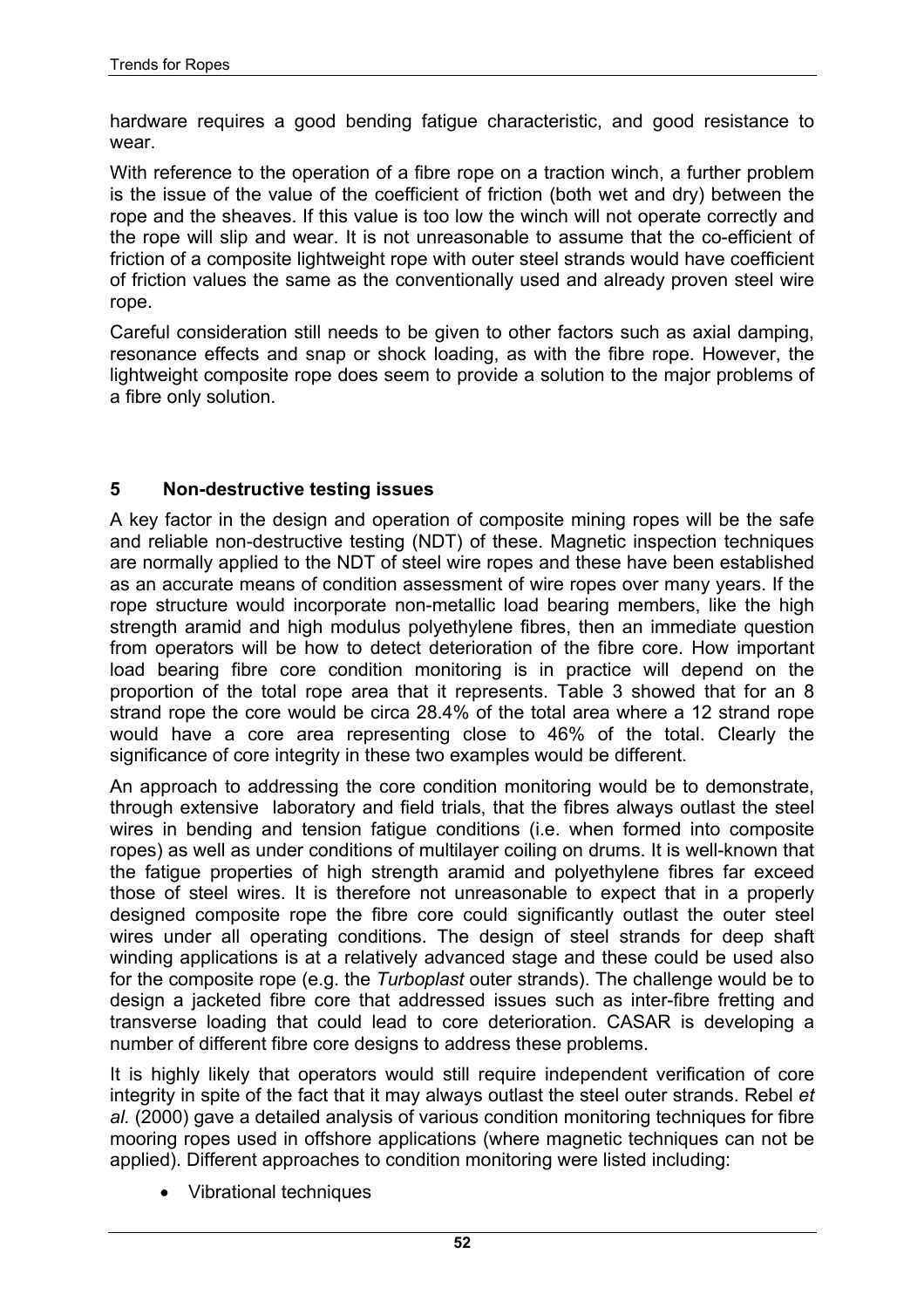- Magnetic resonance
- Conductive internal elements
- Fibre optics, including:
- Mach-Zehnder interferometers:
- Sagnac / Michelson interferometers;
- Fabry-Perot interferometers;
- intensity based sensors:
- speckle pattern sensors;
- Brillouin scattering;
- intra-core Bragg reflection grating sensors.

Of the methods of non-destructively monitoring fibre ropes the use of fibre optic systems appeared to be the most feasible and there are already specific examples of ongoing development of this technology for fibre ropes and steel strands. The proposed fibre optic techniques rely primarily on the application of distributed strain sensor systems which are already being used successfully in other "smart" materials and structures. In the case of ropes, and particularly fibre ropes, relatively high operating strains prevent simple insertion of the monitoring fibres into the structure and so strain attenuation schemes need careful consideration. Figure 18 shows an example of the integration of a fibre optic sensor element into a parallel lay fibre rope.



**Figure 18:** Structure of a parallel lay fibre rope with an embedded optical fibre sensor, from Robertson and Ludden (1997).

#### **6 Conclusions**

The analysis in this paper has shown that lightweight ropes have considerable potential in hoisting applications. Composite mining ropes can significantly enhance the performance of deep shaft systems by allowing for notable reductions in rope mass per metre while maintaining rope diameter and breaking strength. For future deep shafts the implications of changing to composite ropes are so dramatic that their use could change the economics of a shaft hoisting system. This could take new development projects from not feasible to feasible allowing greater flexibility to mining companies in their investment decision making. The application of composite ropes in existing shafts could allow greater payloads to be hoisted with the same winding